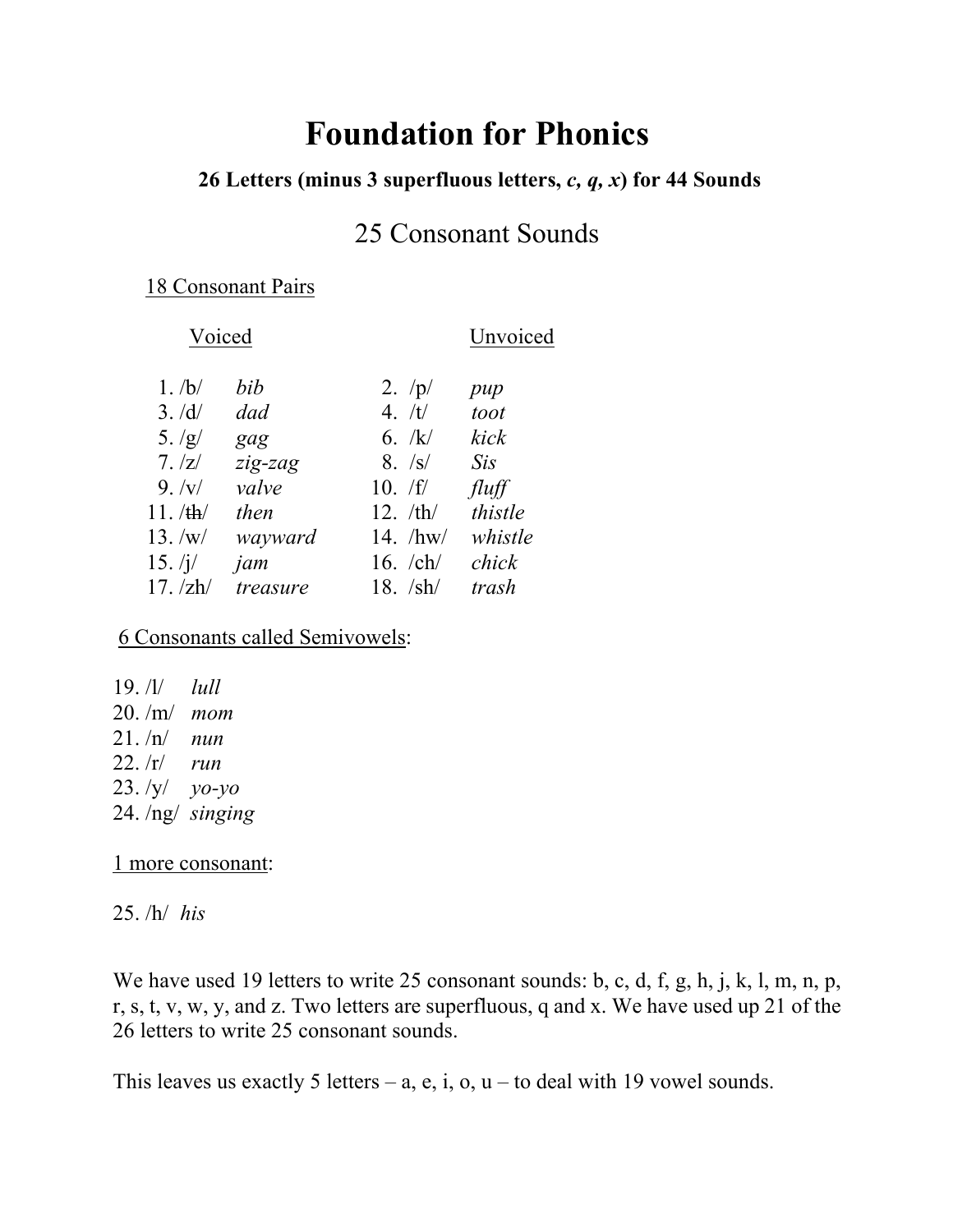## The 19 Vowel Sounds

5 So-called short vowels:

26. /ă/ *bag* 27. /ě/ *beg* 28. /ĭ/ *big* 29. /ǒ/ *bog* 30. /ǔ/ *bug*

#### 5 So-called long vowels:

|                         | 31. $\sqrt{a}$ mate (ai, ay, eigh, ey) |
|-------------------------|----------------------------------------|
| $32.$ / $\bar{e}$ mete  | (ee, ea)                               |
|                         | 33. $\overline{a}$ mite $(y, ye, igh)$ |
| $34.7\overline{o}$ mote | (oa, oe, ow)                           |
|                         | 35. $\sqrt{u}$ mute $(u e, ue, ew)$    |
|                         |                                        |

### 3 diphthongs:

36. /au/ *Paul, crawl* 37. /ou/ *spouse, cow* 38. /oi/ *noise, boy*

2 sounds for oo, short and long: 39. /o͝o/ *push, whoosh*

40. /o͞o/ *Rube, boob*

1 sound of *a* in *ma*:

41. /â/ *pa, ma; bar, car*

2 r sounds:

42. /air/ *Fair heirs dare swear.* 43. /ûr/ *Girls prefer fur.*

All purpose muttering vowel: shewa. 44. /ə/ *drama, item, devil, button, circus, about*

25 Consonant Sounds + 19 Vowel Sounds = 44 Speech Sounds spelled with 26 Letters

This *Foundation for Phonics Chart* was developed by Donald L. Potter from Dr. Rudolf Flesch's discussion, "What is Phonics" in *Why Johnny Can't Read and what you can do about It.* This chart was prepared on 9/22/04, published on the Internet on 11/3/04, and revised on 1/27/ 22. The *72 Exercises* Dr. Flesch developed for teaching students to read the 44 speech sounds using the 26 letters of the alphabet can be found in the last half of his book. Other information on phonics reading instruction can be found on the *Education Page* of my web site: www.donpotter.net.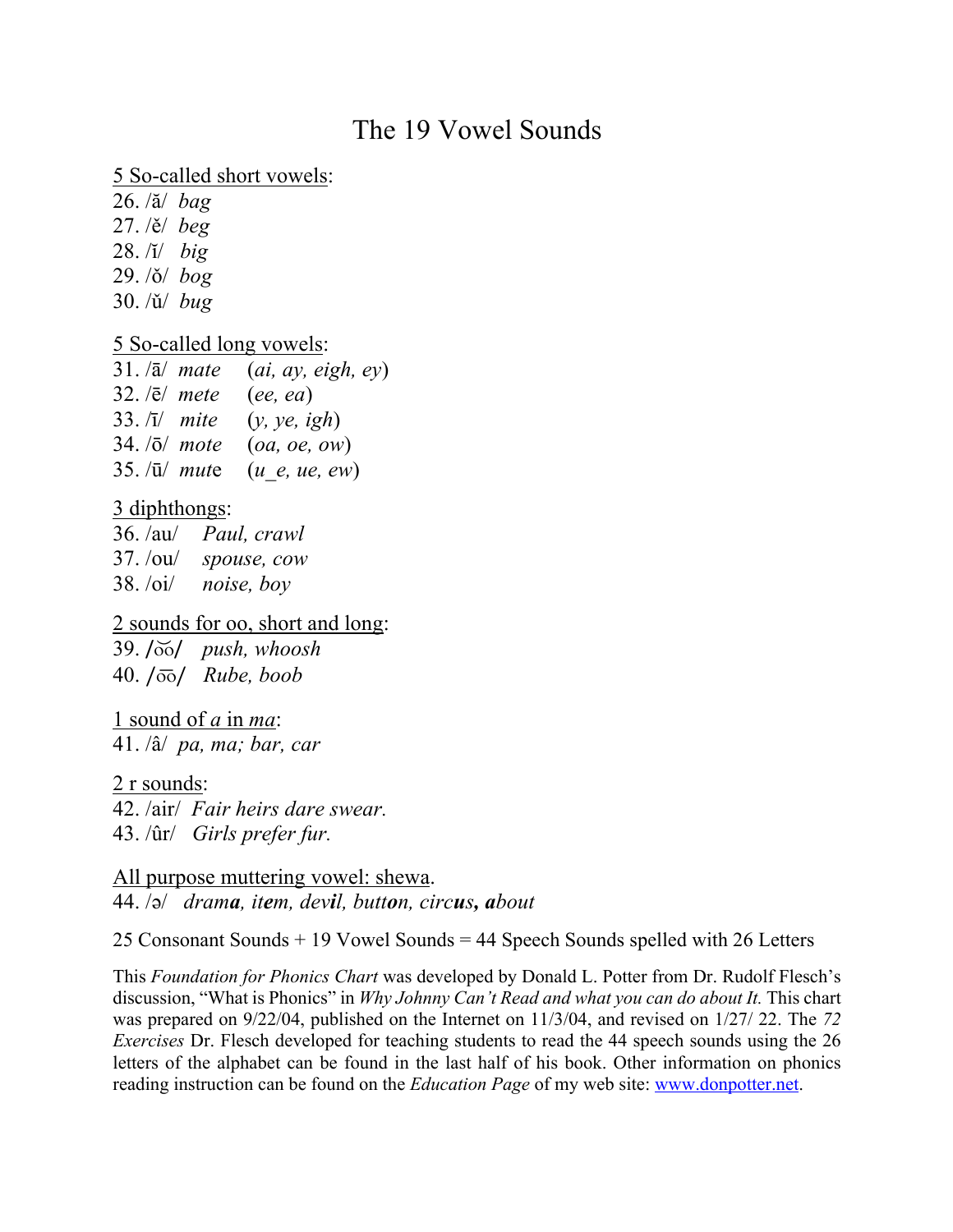#### Two Difficulties of Our Alphabet System and Our System of Spelling:

- 1. We have half as many letters as we have sounds which means that half the symbols a student has to learn consist not of one letter but two – like *ay, ea, sh, ch,* and so on.
- 2. Our most important single letters are used to spell two or more entirely different sounds, namely, the five vowels, *a, e, i, o, u*, and the consonants *c* and *g.*

#### Therefore,

if you want to teach a student to read without utterly confusing him or her, you have to start with single letters that stand for single sounds, then go on to sounds spelled by two-letter or three-letter combinations, and finally teach him or her that some letters do not spell one sound but two.

#### The Catch:

You can't teach a student to read without letting him read words. And every word in English has a vowel. So you *have* to start with teaching the student the letters *a, e, i, o, u* in spite of the fact that each of them spells a long *and* a short vowel. The only way to solve this problem is to begin by teaching the student only the five *short* vowels (which are far more common than the long ones) and postpone the long vowels until a much later stage.

#### **The Natural Sequence** of *any* phonics method is:

*Step One:* The five short vowels and all consonant spelled by a single letter.

*Step Two:* Consonants and consonant combinations spelled with two or three letters.

*Step Three:* Vowels and vowel combinations spelled with two or three letters.

*Step Four*: The five long vowels: (vce, cv/vvc, y= $\bar{e}$ ).

*Step Five:* Special Endings.

*Step Six:* Irregular Spellings.

See pages 27 through 32 of Rudolf Flesch's *Why Johnny Can't Read and what you can do about it* for detailed instructions on teaching students to read from the "sounds" using the *Six Steps of the Natural Phonics Primer*. This is the natural sequence based on our imperfect system of spelling. For helpful instruction on how to teach Flesch's method, see my free *Audio Instruction for Teaching Rudolf Flesch's Natural Phonics Primer™* on my website www.donpotter.net.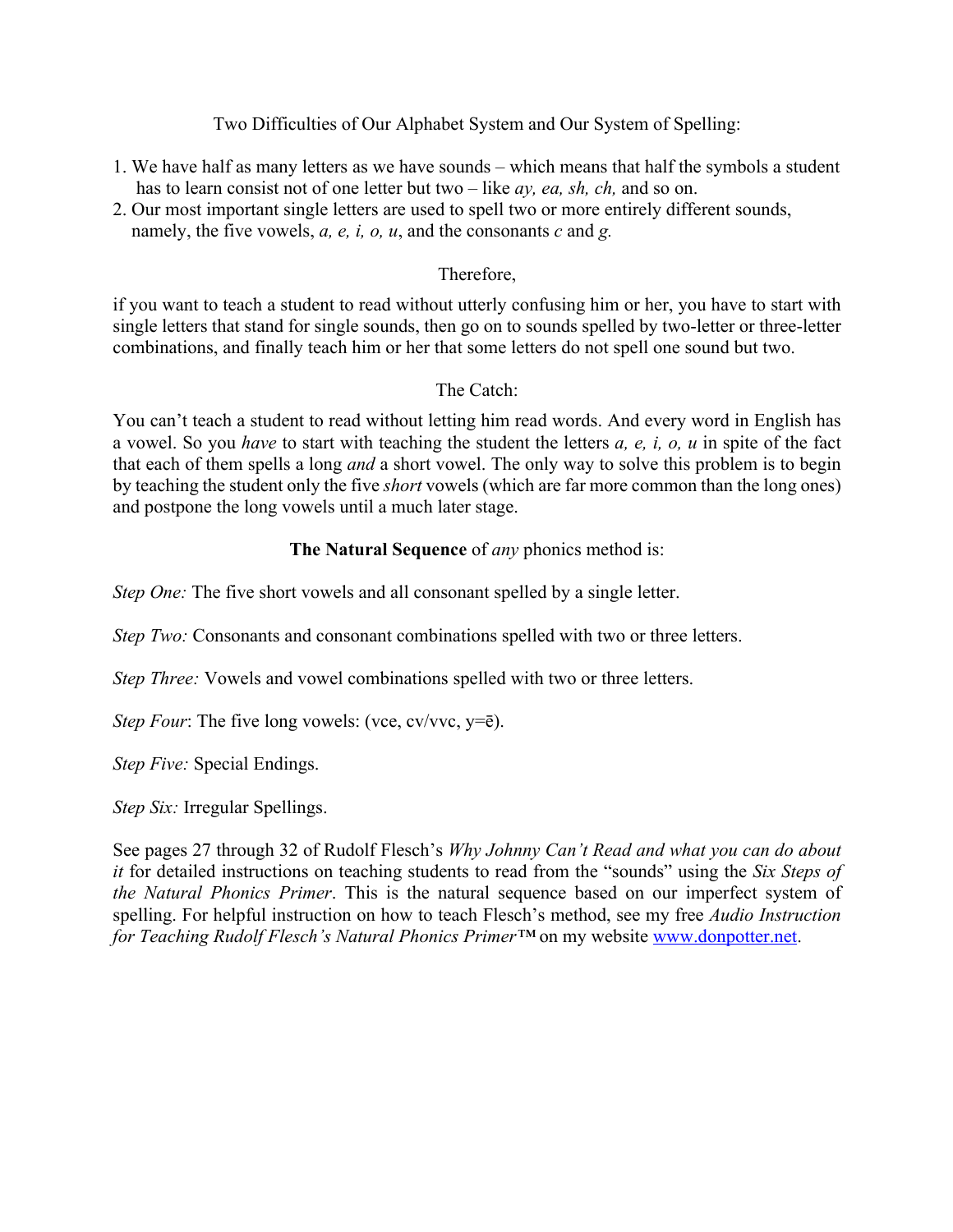### Five Steps of the *Natural Phonics Primer™*



"These Six steps occur in all phonics systems of teaching a child to read English. There are some so-called phonics readers on the market that do not follow this pattern, but they can hardly be called phonic by any proper definition of the word" (Flesch 27).

Dr. Flesch's words ring as true today, sixty-seven years after they were written, as they did in 1955. His method is as effective today as it was then. Tens of thousands of children learned to read with his 72 Phonics Exercises, the same is happening today as more and more parents and teachers experience the power of what I like to call, Rudolf Flesch's *Natural Phonics Primer*.

Step 4 is in bold to indicate that when they complete that step most will be able to begin free reading of anything within their vocabulary ability.

My own personal success with Dr. Flesch's *Six Step Natural Sequence* convinces me that Flesch's method is highly effective for beginning and remedial reading instruction.

Donald Potter, Odessa, TX – Revised December 17, 2012. Corrected July 24, 2018 & Jan. 26, 2022. (I split Flesch's Fourth Step after Exercise 50 to make Six Steps. I did this for linguistic and pedagogical reasons.)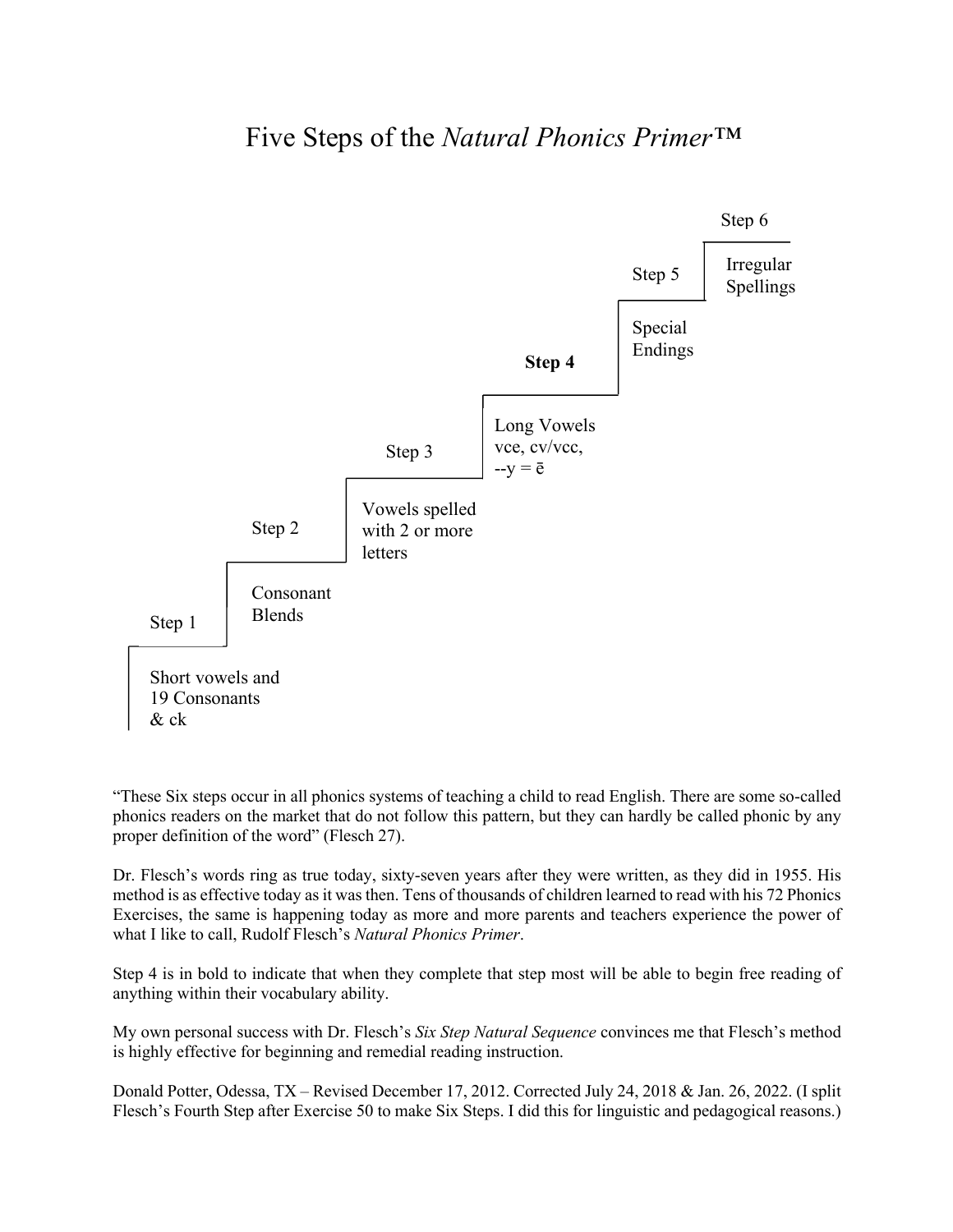### INSTRUCTIONAL SEQUENCE

### OF THE NATURAL PHONICS PRIMER

#### **Stage I: Beginning (Blending & Spelling)**

**Step One**: The five short vowels and all consonant sounds spelled by a single letter and ck. *Exercises 1 - 12*

**Step Two:** Consonants sounds spelled with two or three letters**.** *Exercises 13 – 23*

#### **Stage II: Intermediate (Independent Reader)**

**Step Three:** Vowels sounds spelled with two or three letters. *Exercises 24 – 39*

**Step Four:** The five long vowels: (vce, cv/vcc,  $y = \sqrt{e}$ ). *Exercises*  $40 - 50$ 

#### **Stage III: Advanced (Advanced Reader & Speller)**

**Step Five:** Special Endings. *Exercises 51 – 59*

**Step Six:** Irregular Spellings. *Exercises 60 – 72*